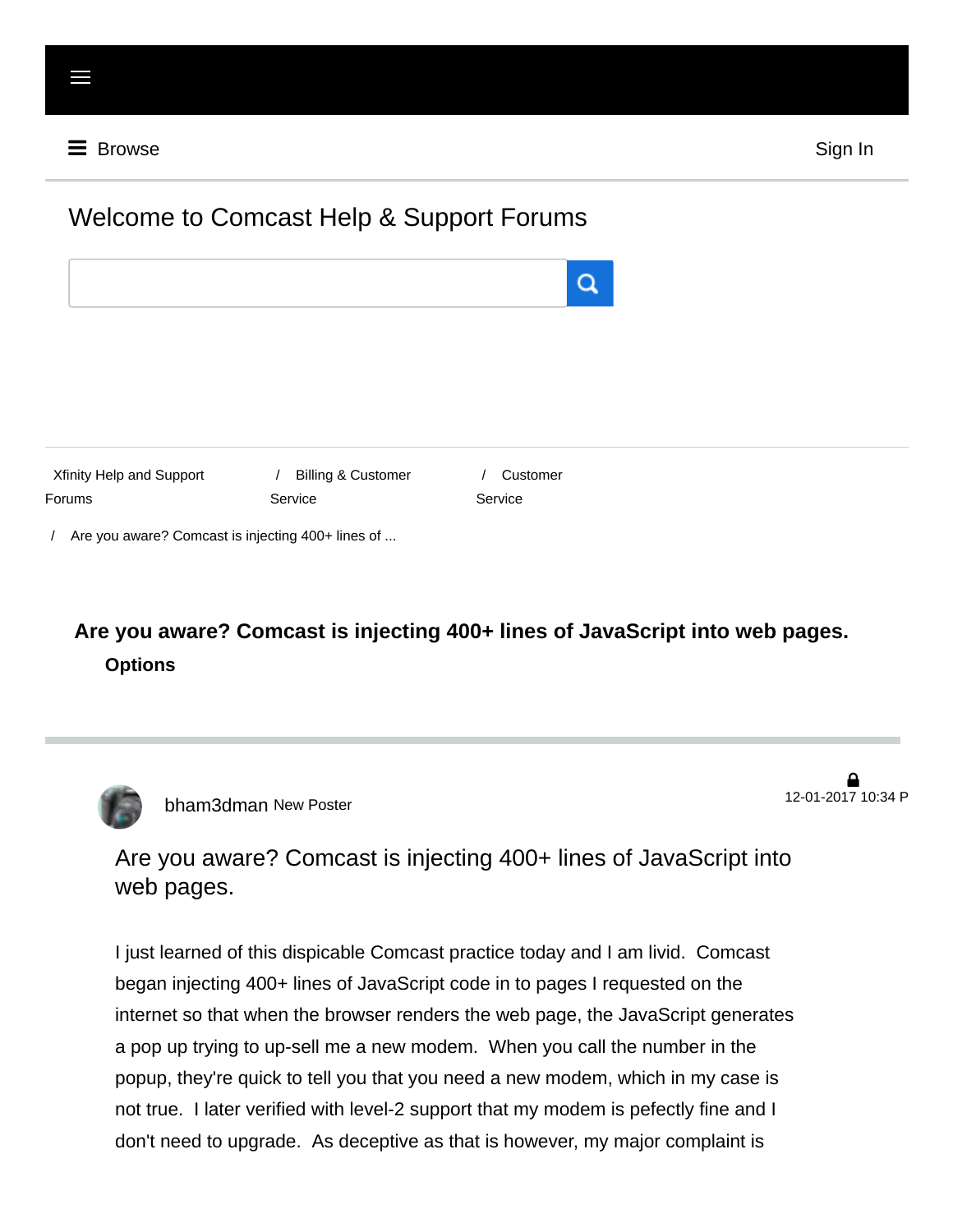that Comcast is intercepting web pages and then altering them by filling them with hundreds of lines of code. Even worse is that I've had to speak to 7 different supervisors from all areas of Comcast and they have either never heard of the process, or those who were aware of the practice don't know how to turn it off.

Comcast has my phone office number, my cell for texts, my email, and my home address, yet they choose to molest my requested web pages by injecting hundreds of lines of code. This is not like targeted advertisements when I visit websites with ads (which is perfectly acceptable), this instead is a direct manipulation of the original source code of the website. This is completely unacceptable to me and what's worse is that Comcast provides no option to opt out of this horrific practice.

**0 Kudos**

Reply



[bham3dman](http://forums.xfinity.com/t5/user/viewprofilepage/user-id/6537013) New Poster

12-01-2017 10:59 P

Re: Are you aware? Comcast is injecting 400+ lines of JavaScript into web pages.



Here's one of many articles on the web decrying this horrible practice: [https://www.infoworld.com/article/2925839/net-neutrality/code-injection-new-low](https://www.infoworld.com/article/2925839/net-neutrality/code-injection-new-low-isps.html)isps.html

An excerpt from the above article:

Think about it for a second: Your cable provider is monitoring your traffic and injecting its own code wherever it likes. This is not only obtrusive, but can cause significant problems with normal Web application function. It's abhorrent on its face, but that hasn't stopped companies from developing and deploying code to do it.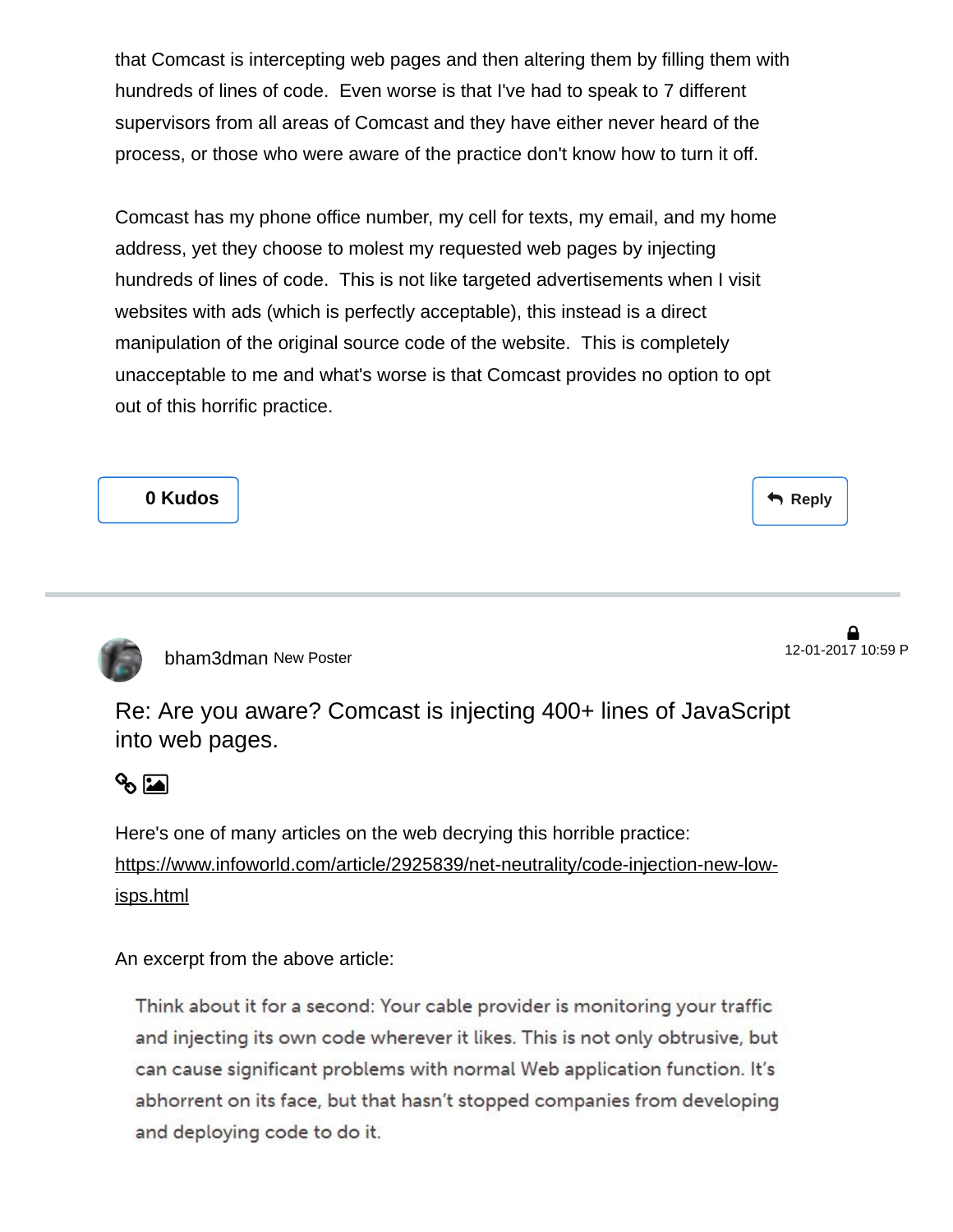

[bham3dman](http://forums.xfinity.com/t5/user/viewprofilepage/user-id/6537013) New Poster 12-01-2017 11:09 P

```
6
```
Re: Are you aware? Comcast is injecting 400+ lines of JavaScript into web pages.

 $\blacksquare$ 

Here's an image of all the code inserted into web pages without your consent:

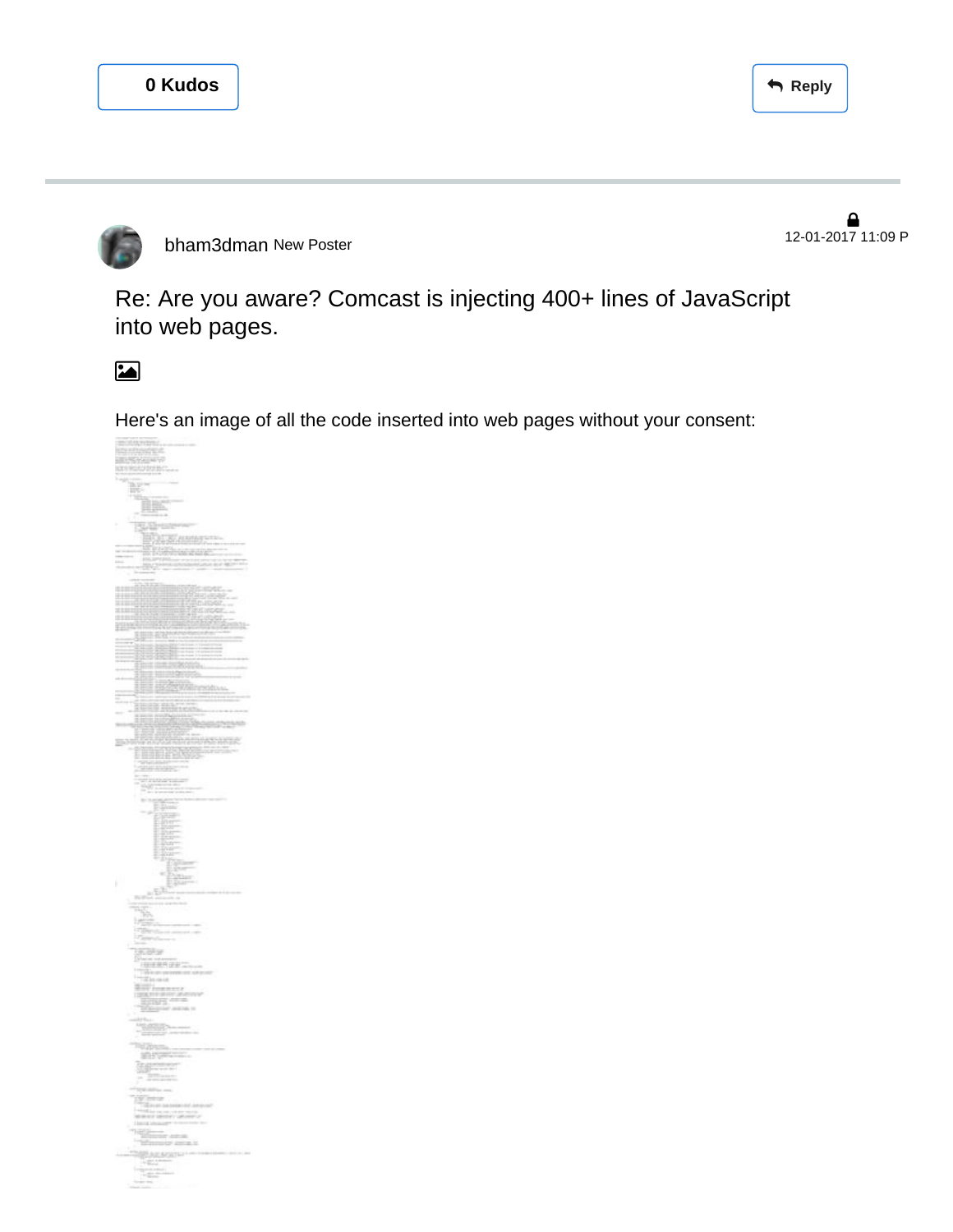| <b>READERS</b>                                                                                                                                                                                                                                                                                                                                  |  |
|-------------------------------------------------------------------------------------------------------------------------------------------------------------------------------------------------------------------------------------------------------------------------------------------------------------------------------------------------|--|
|                                                                                                                                                                                                                                                                                                                                                 |  |
| ÷                                                                                                                                                                                                                                                                                                                                               |  |
|                                                                                                                                                                                                                                                                                                                                                 |  |
| Y,                                                                                                                                                                                                                                                                                                                                              |  |
| è                                                                                                                                                                                                                                                                                                                                               |  |
|                                                                                                                                                                                                                                                                                                                                                 |  |
|                                                                                                                                                                                                                                                                                                                                                 |  |
| ÷                                                                                                                                                                                                                                                                                                                                               |  |
| STATISTICS.                                                                                                                                                                                                                                                                                                                                     |  |
| 'n,<br>k,                                                                                                                                                                                                                                                                                                                                       |  |
| Telephone<br><b>BATTELL</b>                                                                                                                                                                                                                                                                                                                     |  |
| <b>YO</b><br><b>SERVICE</b>                                                                                                                                                                                                                                                                                                                     |  |
|                                                                                                                                                                                                                                                                                                                                                 |  |
| projekti<br>physiol.                                                                                                                                                                                                                                                                                                                            |  |
| <b>ANTICO</b><br><b>ENTLOWN</b>                                                                                                                                                                                                                                                                                                                 |  |
|                                                                                                                                                                                                                                                                                                                                                 |  |
| <b>SERVICE</b><br><b>SERIES</b><br>щ                                                                                                                                                                                                                                                                                                            |  |
| Northern<br>ferront.                                                                                                                                                                                                                                                                                                                            |  |
| Services                                                                                                                                                                                                                                                                                                                                        |  |
| BC<br>that is come the                                                                                                                                                                                                                                                                                                                          |  |
| <b>Marchan</b>                                                                                                                                                                                                                                                                                                                                  |  |
| NON-Jores                                                                                                                                                                                                                                                                                                                                       |  |
|                                                                                                                                                                                                                                                                                                                                                 |  |
| artest climates                                                                                                                                                                                                                                                                                                                                 |  |
| Than<br>533                                                                                                                                                                                                                                                                                                                                     |  |
| mark and                                                                                                                                                                                                                                                                                                                                        |  |
|                                                                                                                                                                                                                                                                                                                                                 |  |
| $\frac{\sum_{i=1}^{n} \sum_{j=1}^{n} \sum_{j=1}^{n} \sum_{j=1}^{n} \sum_{j=1}^{n} \sum_{j=1}^{n} \sum_{j=1}^{n} \sum_{j=1}^{n} \sum_{j=1}^{n} \sum_{j=1}^{n} \sum_{j=1}^{n} \sum_{j=1}^{n} \sum_{j=1}^{n} \sum_{j=1}^{n} \sum_{j=1}^{n} \sum_{j=1}^{n} \sum_{j=1}^{n} \sum_{j=1}^{n} \sum_{j=1}^{n} \sum_{j=1}^{n} \sum_{j=1}^{n} \sum_{j=1}^{$ |  |
|                                                                                                                                                                                                                                                                                                                                                 |  |
| 5To                                                                                                                                                                                                                                                                                                                                             |  |
| m                                                                                                                                                                                                                                                                                                                                               |  |
| cimias<br>e e c<br>z                                                                                                                                                                                                                                                                                                                            |  |
| <b>STERN COLL</b><br>÷                                                                                                                                                                                                                                                                                                                          |  |
| $\frac{1}{2}$                                                                                                                                                                                                                                                                                                                                   |  |
| $\sim$                                                                                                                                                                                                                                                                                                                                          |  |
|                                                                                                                                                                                                                                                                                                                                                 |  |
|                                                                                                                                                                                                                                                                                                                                                 |  |
|                                                                                                                                                                                                                                                                                                                                                 |  |
|                                                                                                                                                                                                                                                                                                                                                 |  |
|                                                                                                                                                                                                                                                                                                                                                 |  |
| pertante.<br>Nacimientos<br>20 I<br>h                                                                                                                                                                                                                                                                                                           |  |
|                                                                                                                                                                                                                                                                                                                                                 |  |
| ist.                                                                                                                                                                                                                                                                                                                                            |  |
|                                                                                                                                                                                                                                                                                                                                                 |  |
|                                                                                                                                                                                                                                                                                                                                                 |  |
|                                                                                                                                                                                                                                                                                                                                                 |  |
|                                                                                                                                                                                                                                                                                                                                                 |  |
|                                                                                                                                                                                                                                                                                                                                                 |  |
|                                                                                                                                                                                                                                                                                                                                                 |  |
|                                                                                                                                                                                                                                                                                                                                                 |  |
| 0 Kudos                                                                                                                                                                                                                                                                                                                                         |  |
|                                                                                                                                                                                                                                                                                                                                                 |  |

**Reply**



[jlivingood](http://forums.xfinity.com/t5/user/viewprofilepage/user-id/553789) Official Employee

 $\bullet$  12-08-2017 04:48 P

Re: Are you aware? Comcast is injecting 400+ lines of JavaScript into web pages.

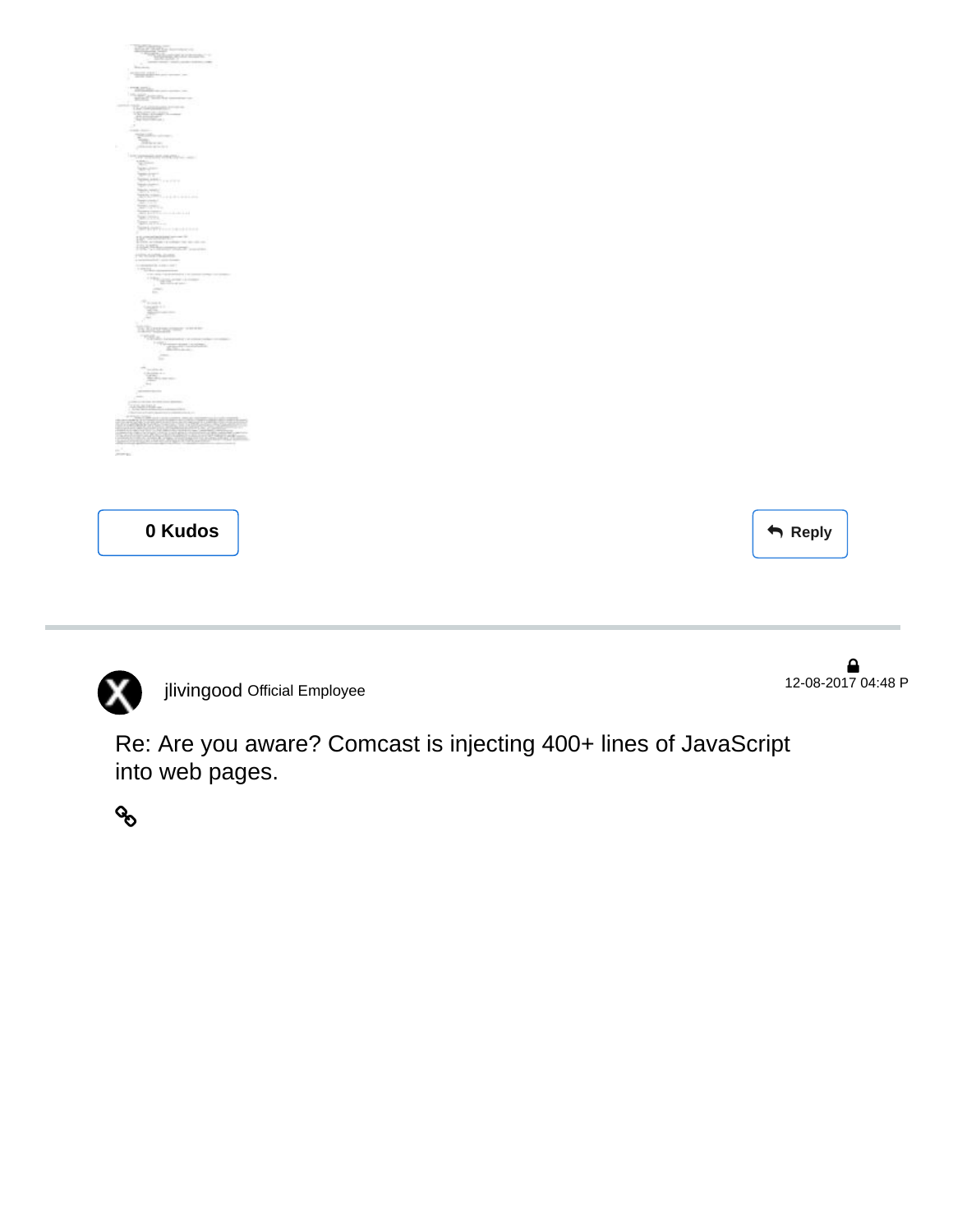bham3dman wrote:

> I just learned of this dispicable Comcast practice today and I am livid. Comcast began injecting 400+ lines of JavaScript code in to pages I requested on the internet so that when the browser renders the web page,

[JL] This is our web notification system, documented in RFC

6108<https://tools.ietf.org/html/rfc6108>, which has been in place for many years now. It presents an overlay service message on non-TLS-based HTTP sessions. If you click the X box or otherwise acknowledge the notice it should immediately go away. If that is not the case let me know and we'll have a look at what may be happening.

> the JavaScript generates a pop up trying to up-sell me a new modem.

[JL] We are not trying to sell you a new one. If you own your modem we're informing you that it is either end of life (EOL) or that you are about to get a speed upgrade that the modem will be unable to deliver.

> When you call the number in the popup, they're quick to tell you that you need a new modem, which in my case is not true. I later verified with level-2 support that my modem is pefectly fine and I don't need to upgrade.

[JL] You would not get the modem if this were the case. What kind of device (make/model) do you have and what speed tier?

> As deceptive as that is however, my major complaint is that Comcast is intercepting web pages and then altering them by filling them with hundreds of lines of code. Even worse is that I've had to speak to 7 different supervisors from all areas of Comcast and they have either never heard of the process, or those who were aware of the practice don't know how to turn it off.

[JL] That is a failure on our end we'll have to take a look at. This should show up in your account when they look at it.

> Comcast has my phone office number, my cell for texts, my email, and my home address, yet they choose to molest my requested web pages by injecting hundreds of lines of code.

[JL] The notice is typically sent after a customer ignores several emails. Perhaps some of those ended up in your spam folder?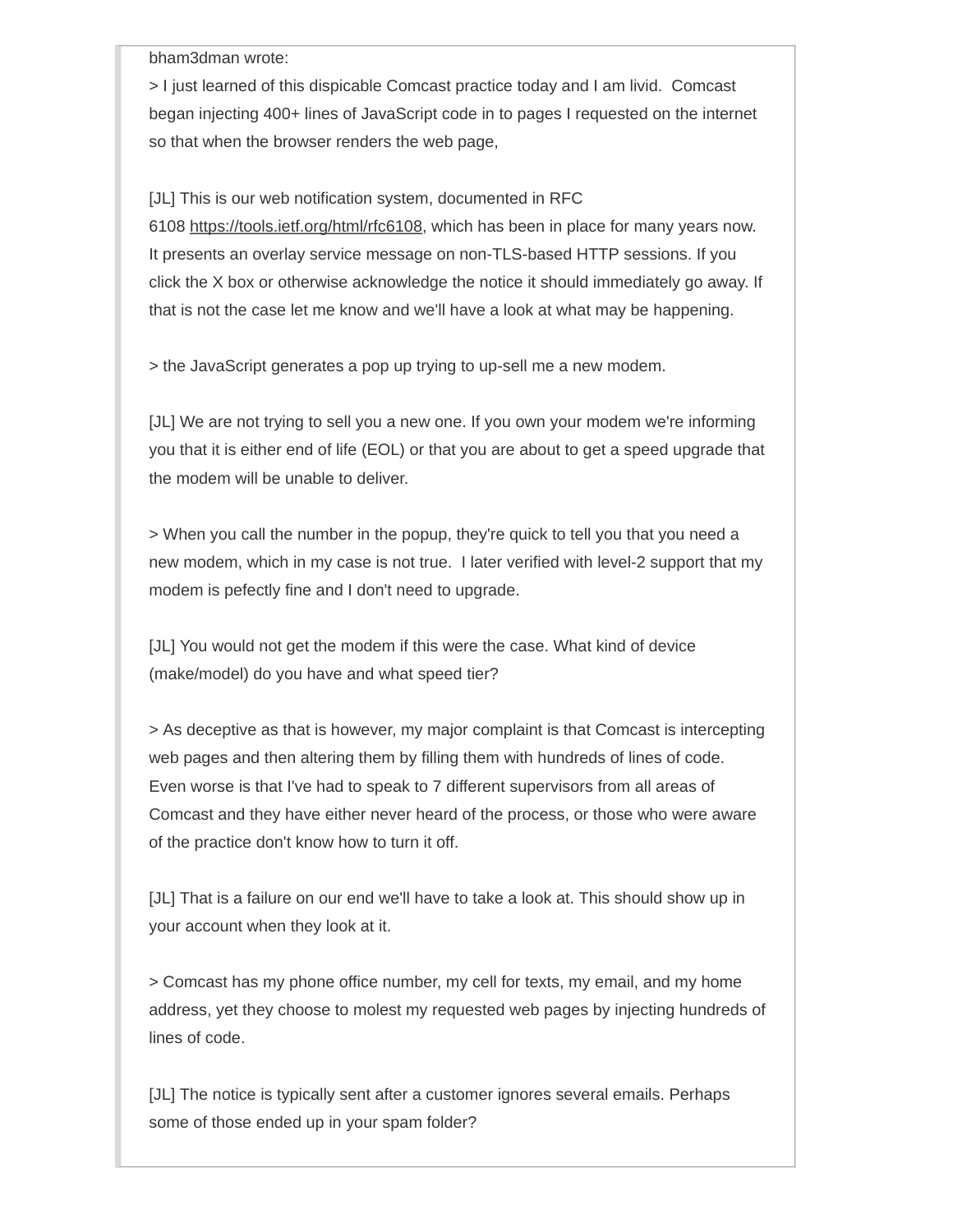JL Internet Services



I am an Official Comcast Employee.

Official Employees are from multiple teams within Comcast.

We ask that you post publicly so people with similar questions may benefit.

Was your question answered? Mark it as an accepted solution!



Reply

## Recently Answered

Discussion stats

### Popular Help Articles

[Set up your remote control](http://customer.comcast.com/remotes/)

Use this tool to find the codes of your devices and to get specific instructions on programming the codes into your Comcast remote.

[Stay informed with Comcast Alerts](http://customer.comcast.com/help-and-support/account/comcast-text-alerts/)

Alerts are an easy, quick way to manage your account and get information - like payment confirmations and your current balance.

[Accessing and setup of a Wireless Gateway](http://customer.comcast.com/help-and-support/internet/intro-wifi-home-network/#Wi-Fi_and_Home_Networking)

Find everything you need to know about setting up your wireless gateway.